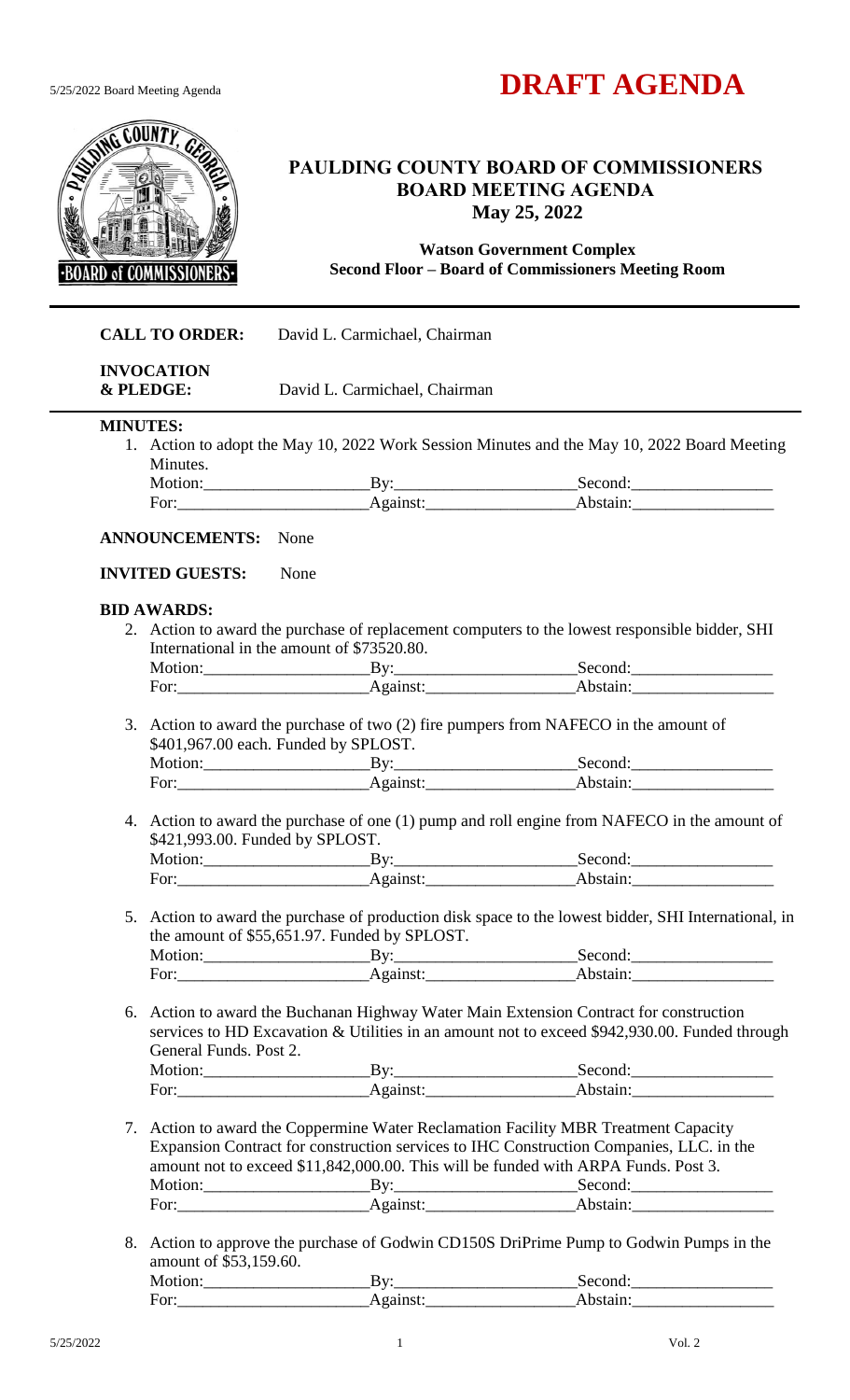9. Action to award the vehicle purchase of two (2) Chevrolet Tahoe's to Hardy Chevrolet in the amount not to exceed \$78,198.00. SPLOST funds will be used for the purchase. Motion:\_\_\_\_\_\_\_\_\_\_\_\_\_\_\_\_\_\_\_\_By:\_\_\_\_\_\_\_\_\_\_\_\_\_\_\_\_\_\_\_\_\_\_Second:\_\_\_\_\_\_\_\_\_\_\_\_\_\_\_\_\_

|         | -                     | $\sim$ $\sim$ $\sim$ $\sim$ $\sim$ $\sim$ $\sim$ |
|---------|-----------------------|--------------------------------------------------|
| ◡▴<br>- | - - -<br>-<br>$- - -$ |                                                  |
|         | . .                   |                                                  |

10. Action to amend the April vehicle award to purchase five (5) to seven (7) 2023 Chevrolet Tahoe's to Hardy Chevrolet in the amount not to exceed \$285,558.00. SPLOST funds and JCSA funds will be used for the purchase. Motion:\_\_\_\_\_\_\_\_\_\_\_\_\_\_\_\_\_\_\_\_By:\_\_\_\_\_\_\_\_\_\_\_\_\_\_\_\_\_\_\_\_\_\_Second:\_\_\_\_\_\_\_\_\_\_\_\_\_\_\_\_\_ For:\_\_\_\_\_\_\_\_\_\_\_\_\_\_\_\_\_\_\_\_\_\_\_Against:\_\_\_\_\_\_\_\_\_\_\_\_\_\_\_\_\_\_Abstain:\_\_\_\_\_\_\_\_\_\_\_\_\_\_\_\_\_

11. Action to award the Extreme Networks Maintenance Renewal Contract to the lowest bidder, P.C. Solutions in the amount of \$93,107.72. Funded through General Funds. Motion:\_\_\_\_\_\_\_\_\_\_\_\_\_\_\_\_\_\_\_\_By:\_\_\_\_\_\_\_\_\_\_\_\_\_\_\_\_\_\_\_\_\_\_Second:\_\_\_\_\_\_\_\_\_\_\_\_\_\_\_\_\_ For:\_\_\_\_\_\_\_\_\_\_\_\_\_\_\_\_\_\_\_\_\_\_\_Against:\_\_\_\_\_\_\_\_\_\_\_\_\_\_\_\_\_\_Abstain:\_\_\_\_\_\_\_\_\_\_\_\_\_\_\_\_\_

# **REPORTS FROM COMMITTEES & DEPARTMENTS:** None

#### **PUBLIC PARTICIPATION ON AGENDA ITEMS:**

**CONSENT AGENDA:** Action to approve the following consent agenda items:

- 12. Adopt the job classification for a State Court Public Defender.
- 13. Acceptance of the attached list of streets for perpetual maintenance by the County. (See Attached List).
- 14. Authorize the County Manager to enter into a contract with Doug Eaves to provide consulting services regarding Paulding County Revenues.
- 15. Authorize the County Manager to engage David Hankerson to provide consulting services regarding Paulding County services.
- 16. Reappoint EMS Division Chief Tim King to serve on the Northwest Georgia Region One Emergency Medical Advisory Council for the term of June 2022 through June 2025.

| Motion: | ----- |
|---------|-------|
| For:    | .     |

#### **OLD BUSINESS:**

#### 17. Action to approve the **2022-08-Z** by **JONATHAN JONES – ELITE**

**ENGINEERING** requesting to rezone 5.03 acres from R-2 (Suburban Residential) to B-1 (General Business) in order to construct a 4,500 square foot gas station and convenience store. Property is located in Land Lot 789; District 2; Section 3; proposed site is located on the south side of **Scoggins Road and east sides of Buchanan Hwy and Paul Harris Road**. POST 2. (Tabled from the April 26, 2022 Board of Commissioners Meeting)

- 1. Owner/Developer shall incorporate Project Limits and Impacts of Paulding County D.O.T. project IMP-SR 120 (SR120Conn) into the development plans and utilize that information for development design.
- 2. Owner/Developer agrees access to the development shall be determined during the plan review process.
- 3. Owner/Developer agrees access to SR 120 Connector to be determined during the plan review process subject to GDOT requirements.
- 4. Owner/Developer agrees any full access driveway shall be a minimum distance of 660', measured from radius to radius, from the intersection of Paul Harris Road and SR 120.
- 5. Owner/Developer agrees any right in/ right out driveway shall be a minimum distance of 330', measured from radius to radius, from Paul Harris Road and SR 120.
- 6. Owner/Developer agrees to provide a traffic impact study for this development. Study parameters and assumptions to be agreed on by Paulding County DOT.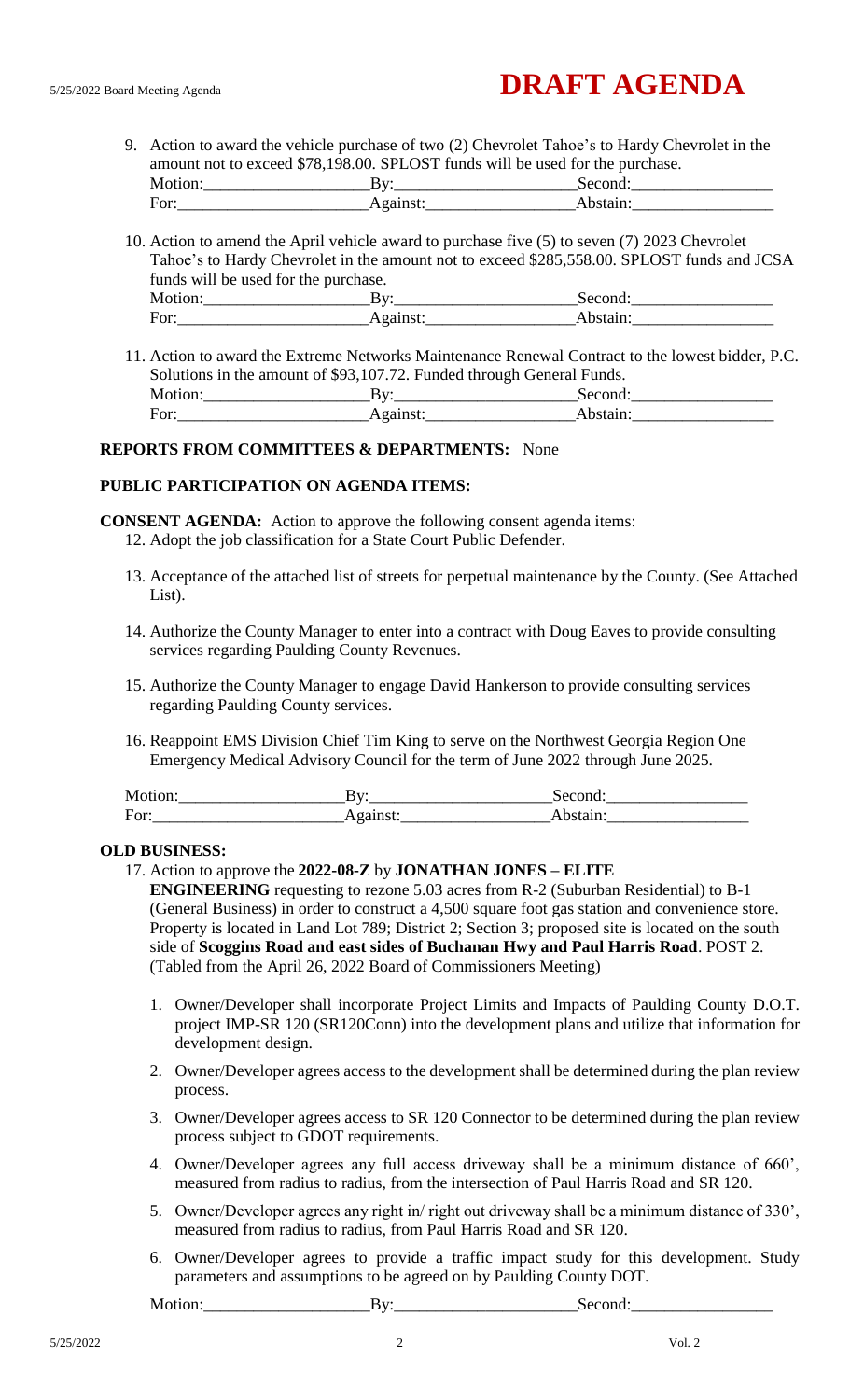# 5/25/2022 Board Meeting Agenda **DRAFT AGENDA**

|                      |                                                  | For: Against: Against: Abstain:                                                                     |  |
|----------------------|--------------------------------------------------|-----------------------------------------------------------------------------------------------------|--|
| <b>NEW BUSINESS:</b> |                                                  |                                                                                                     |  |
|                      |                                                  | 18. Action to confirm the Chairman's nomination of Randall D. Harris to the position of State Court |  |
|                      | Public Defender for Paulding County State Court. |                                                                                                     |  |
|                      |                                                  | Motion: By: By: Second:                                                                             |  |
|                      |                                                  | For: Against: Against: Abstain:                                                                     |  |
|                      |                                                  | 19. Action to adopt Resolution 22-19 confirming Executive Session for the purpose of Personnel.     |  |
|                      |                                                  | Motion: By: By: Second:                                                                             |  |
|                      |                                                  | For: Against: Against: Against: Abstain: Abstain:                                                   |  |

# **ITEMS FROM THE PAULDING COUNTY PLANNING COMMISSION MEETING May 24, 2022 (See Attached)**

### **CONCLUSION OF REGULAR BUSINESS**

## **PUBLIC PARTICIPATION ON NON-AGENDA ITEMS:** None

**EXECUTIVE SESSION:** None

#### **ADJOURNMENT:**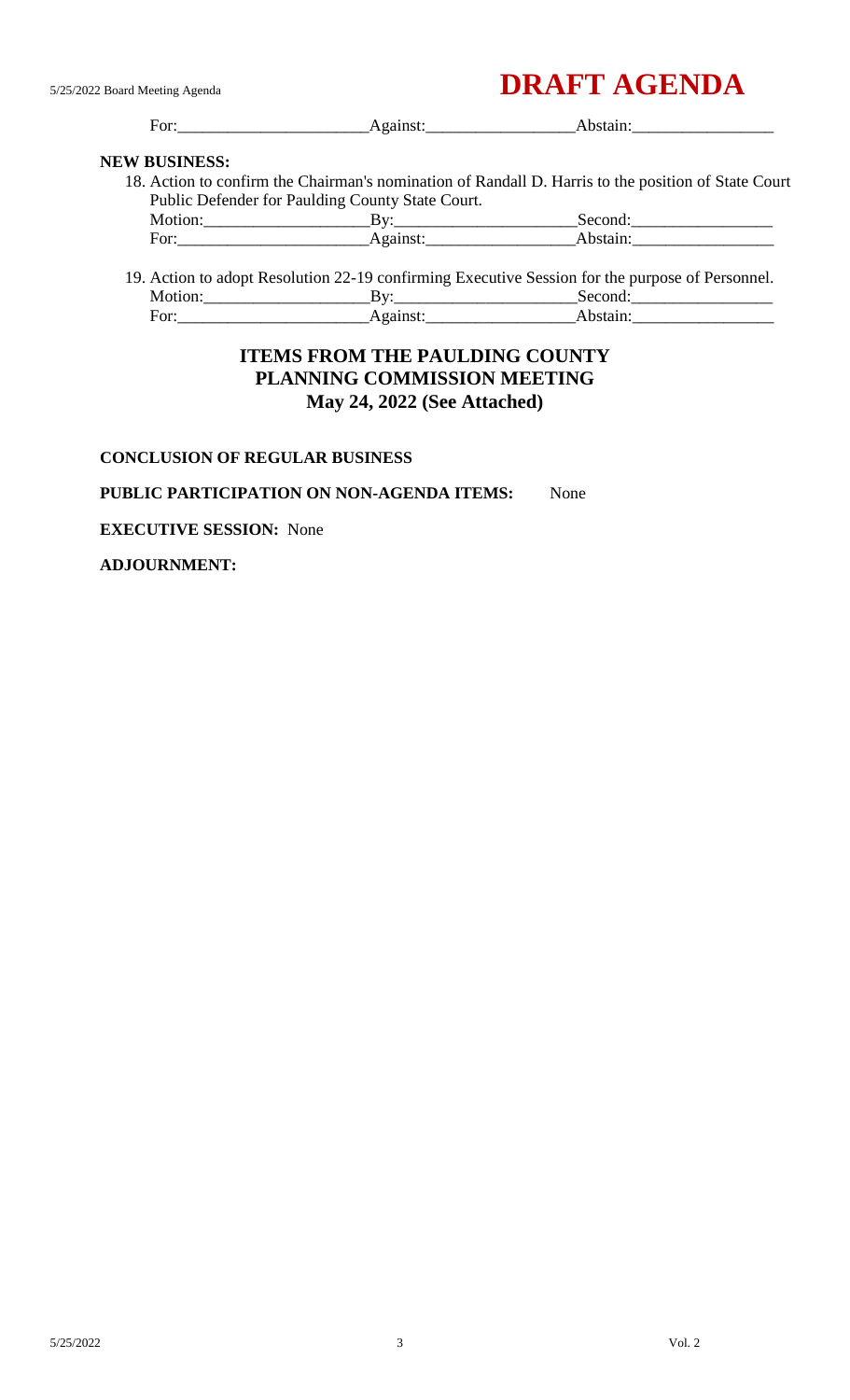**Blackberry Run at Seven Hills / Unit 3, Phase 1** Blackberry Run Trail

**Black Forest/ Phase 2** Black Cabin Way Muriel Court

#### **Brookside/ Phase 1**

Birch River Crossing Birch River Pointe Valley Brook Court Valley Brook Drive

#### **Cedar Mill/ Phase Four**

Longwood Place Ryan's Point Zimmer Woods Crossing

**Cedar Mill/ Phase Five** Ryan's Point

**Cedar Mill/ Phase 6-A** Ryan's Point Zimmer Woods Court

**Cedar Mill/Phase Six-B** Ryan's Point

#### **Cumberland Falls**

Cumberland Creek Court Cumberland Falls Drive Cumberland Ridge Court

#### **Fieldcrest**

Fieldcrest Court Fieldcrest Drive Fieldcrest Way **Huntleigh Chase/Phase 1** Fair Meadows Way Huntleigh Chase Drive Hungleigh Shores Lane

#### **The Landings at Willow Springs**

Willow Springs Court Willow Springs Drive

**Meadowfinch** Meadowfinch Drive

#### **The Retreat at Eagle Rock / Unit II**

Eagle Rock Drive Scenic Overlook

#### **Silver Oak / Phase I**

Blackgum Trace Fall Creek Lane Fox Knoll Trail High Trail Pass Silver Oak Drive Valley View Trail Wedge Wood Way

#### **Stiles Crossing**

Bogey Court Glanton Court Gloria Way Stiles Drive Tori Lane

#### **Victoria Heights / Phase 1**

Deven Drive Hampshire Point Rivulet Drive Serenity Court Tranquility Lane Victoria Heights Court Victoria Height Drive Victoria Heights Lane Victoria Heights Place

#### **Winding Creek at Bentwater/Unit V**

Turtle Rock Cove Turtle Rock Place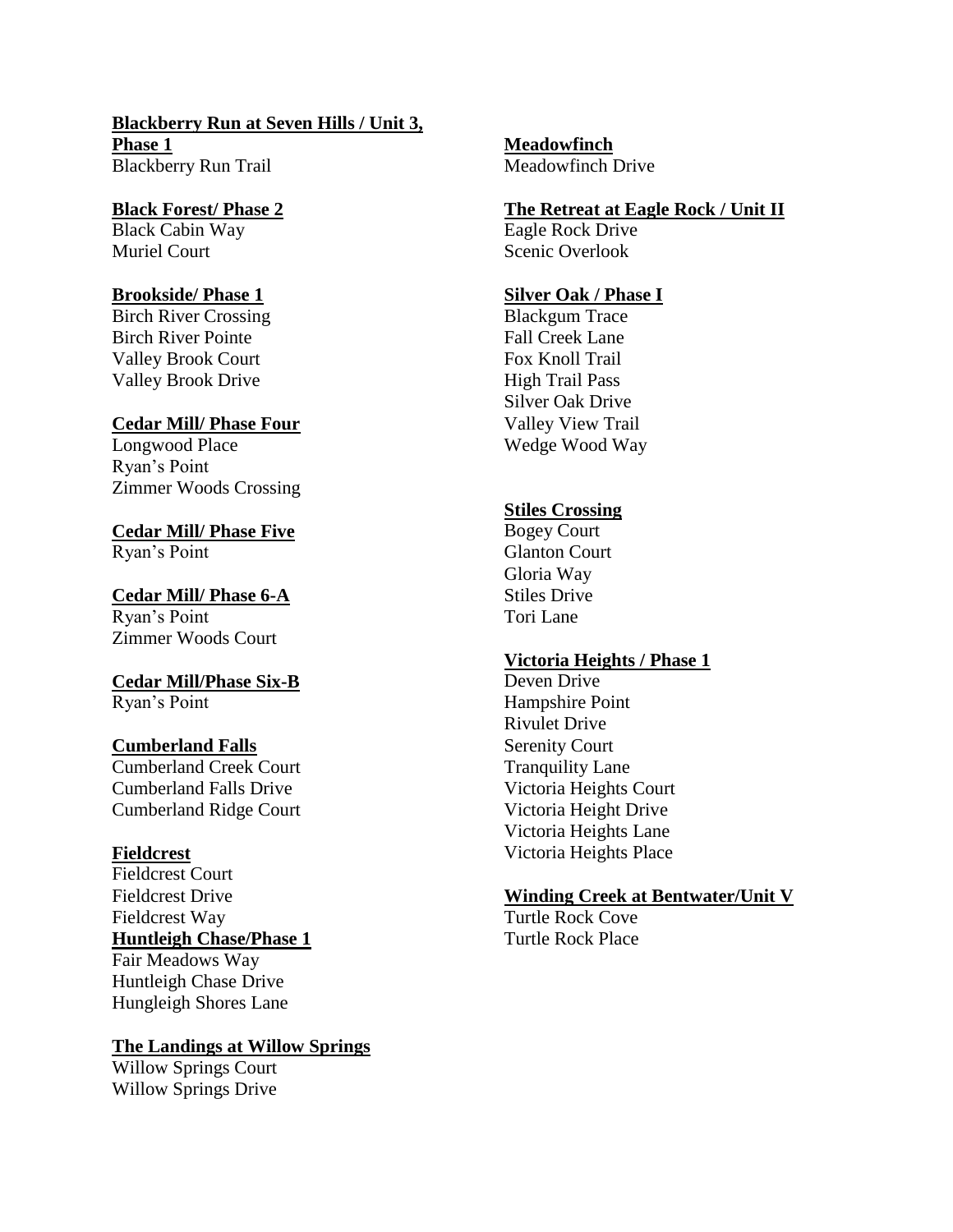# **PAULDING COUNTY PLANNING COMMISSION MEETING PLANNING COMMISSION RECOMMENDATIONS May 24, 2022**

#### **Ordinance 22-08**

**Paulding County, Georgia will consider zoning ordinance text amendments to Title 2: Zoning of the Unified Development Ordinance for Paulding County, Georgia.**

**RECOMMENDATION: APPROVAL (6-0-1).**

Motion: \_\_\_\_\_\_\_\_\_\_\_\_\_\_\_\_\_\_\_\_ By: \_\_\_\_\_\_\_\_\_\_\_\_\_\_\_\_\_\_\_\_\_\_ 2 nd: \_\_\_\_\_\_\_\_\_\_\_\_\_\_\_\_\_\_\_\_\_ For: \_\_\_\_\_\_\_\_\_\_\_\_\_\_\_\_\_\_\_\_\_\_\_ Against: \_\_\_\_\_\_\_\_\_\_\_\_\_\_\_\_\_\_ Abstain: \_\_\_\_\_\_\_\_\_\_\_\_\_\_\_\_

**2022-14-Z: Application by DAVID COLE / CHRISTIE COLE, requesting to rezone 1.3 acres from A-1 (Agricultural) to R-2 (Suburban Residential) to gift land to daughter to build a single family residence. Property is located in Land Lot 1289; District 2; Section 3; proposed property is north of Nebo Road; west of Clyde Cole Road. POST 3.**

#### **RECOMMENDATION: APPROVAL (6-0-1).**

Motion: \_\_\_\_\_\_\_\_\_\_\_\_\_\_\_\_\_\_\_\_ By: \_\_\_\_\_\_\_\_\_\_\_\_\_\_\_\_\_\_\_\_\_\_ 2 nd: \_\_\_\_\_\_\_\_\_\_\_\_\_\_\_\_\_\_\_\_\_ For: \_\_\_\_\_\_\_\_\_\_\_\_\_\_\_\_\_\_\_\_\_\_\_ Against: \_\_\_\_\_\_\_\_\_\_\_\_\_\_\_\_\_\_ Abstain: \_\_\_\_\_\_\_\_\_\_\_\_\_\_\_\_

**2022-16-Z: Application by MICHAEL HUGHES (PAULDING COUNTY INDUSTRIAL BUILDING AUTHORITY), requesting to rezone approximately 127 acres from R-2 (Suburban Residential) to AML (Advanced Manufacturing Logistics) for a master industrial developer to develop Silver Comet Industrial Park. Property is located in Land Lots 907, 908, 965 & 966; District 2; Section 3; proposed site is located on both the north and south sides of Bill Carruth Parkway, west of Laird Road and west of south route 92. POST 3.**

#### **RECOMMENDATION: APPROVAL (6-0-1).**

- 1. Owner/Developer agrees access to the development shall be determined during the plan review process.
- 2. Owner/Developer agrees that only one (1) one full access will be permitted along the property frontage of Bill Carruth Parkway.
- 3. Owner/Developer agrees to provide a traffic impact study for this development. Study parameters and assumptions to be agreed on by Paulding County DOT.
- 4. Owner/ Developer agrees to donate sufficient right of way along property frontage to accommodate a Bill Carruth Parkway / Laird Road intersection improvement project.
- 5. Owner/Developer acknowledges the property is in the mandatory Sweetwater Sewer Service Basin and requirements from the Intergovernmental Wastewater Treatment Agreement for the Sweetwater Creek Basin between Paulding County, Georgia and Cobb County, Georgia dated July 17, 2007 must be followed.
- 6. Owner/Developer acknowledges that sewer availability is not expressly implied as a result of zoning.

| - -<br>M<br>. | -- | --<br>ATIC.<br>_ |
|---------------|----|------------------|
|               |    |                  |

For: \_\_\_\_\_\_\_\_\_\_\_\_\_\_\_\_\_\_\_\_\_\_\_ Against: \_\_\_\_\_\_\_\_\_\_\_\_\_\_\_\_\_\_ Abstain: \_\_\_\_\_\_\_\_\_\_\_\_\_\_\_\_